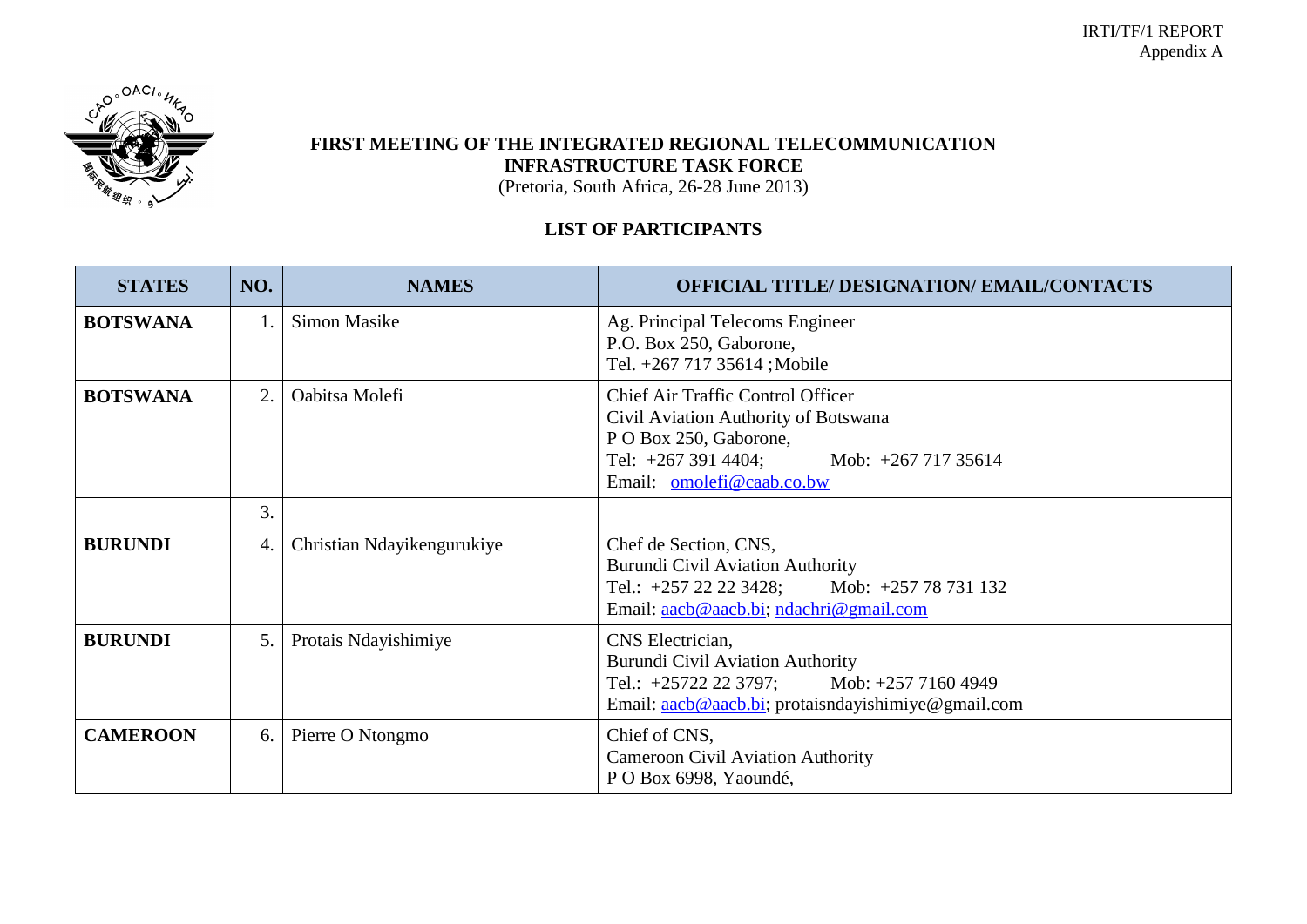| <b>STATES</b>   | NO. | <b>NAMES</b>              | <b>OFFICIAL TITLE/ DESIGNATION/ EMAIL/CONTACTS</b>                                                                                                                                                                                                       |
|-----------------|-----|---------------------------|----------------------------------------------------------------------------------------------------------------------------------------------------------------------------------------------------------------------------------------------------------|
|                 |     |                           | Mob: +237 798 30989<br>Email: Olivier.ntongmo@ccaa.aero                                                                                                                                                                                                  |
| <b>EGYPT</b>    | 7.  | <b>Ibrahim</b> Eissa      | General Satellite Manager,<br>Egypt National Air Navigation Services Company (NANSC)<br>Fax: $+202$ 22685279<br>Tel: $+202\,22685279$<br>Mob: +201 010 6333 2606; +201 222 371262<br>Email: Ibrahim_eissa@hotmail.com; Ibrahim.eissa@nansceg.net         |
| <b>EGYPT</b>    | 8.  | Amira Abdallah A. Elgendy | Satellite Engineer,<br>Egypt National Air Navigation Services Company (NANSC)<br>Fax: $+201000042592$<br>Tel: $+201000042592$<br>Email: engamira27@yahoo.com                                                                                             |
| <b>ETHIOPIA</b> | 9.  | Girma Yami Hunde          | <b>Advisor to Director General</b><br><b>Ethiopian Civil Aviation Authority</b><br>P.O. Box 978, Addis Ababa,<br>Tel: +251 910 908803;<br>$+251910908803$<br>Fax: $+251$ 116<br>650281<br>Email: caa.airnav@ethionet.et; Hunde.girma222@gmail.com        |
| <b>ETHIOPIA</b> | 10. | Shimeles Kibreab Zerufael | Rep/Deputy Director General<br>Air Navigation Services, Ethiopia Civil Aviation Authority<br>P.O. Box 978, Addis Ababa<br>Tel: 251 116 650265; Mob: +251 911201267<br>Fax: $+256$ 116 650281<br>Email: caa-airnav@ethionet.et; shimeleskibreab@gmail.com |
|                 | 11. |                           | , ,                                                                                                                                                                                                                                                      |
| <b>FRANCE-</b>  | 12. | Mr. Craig Partridge       | <b>Business Development Manager</b><br><b>DGCA France Designee INEO</b><br><b>INEO Engineering and Systems France</b><br>P.O. Box 2724; Bedfordview; 2008 South Africa                                                                                   |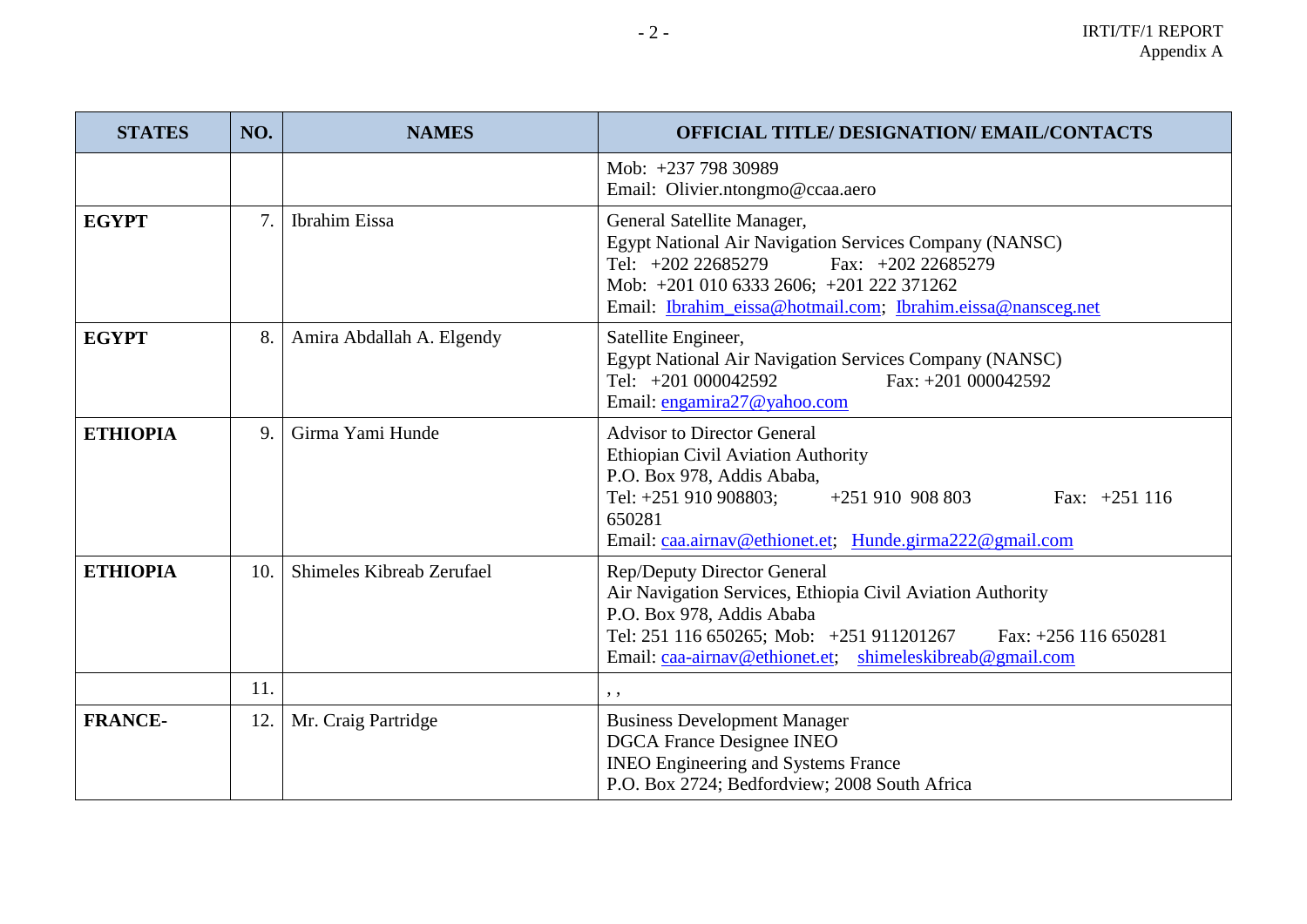| <b>STATES</b>     | NO. | <b>NAMES</b>           | <b>OFFICIAL TITLE/ DESIGNATION/ EMAIL/CONTACTS</b>                                                                                                                                                                              |
|-------------------|-----|------------------------|---------------------------------------------------------------------------------------------------------------------------------------------------------------------------------------------------------------------------------|
|                   |     |                        | Tel: +27 83 298 6134;<br>Fax: $+27865538277$<br>Email: craig.partridge@cofelyineo-gdfsuez.com                                                                                                                                   |
| <b>KENYA</b>      | 13. | Eng Shadrack Wesechere | Manager, Engineering Services<br>Kenya Civil Aviation Authority<br>P.O. Box 30163 00100 Nairobi<br>Tel: $+25420827107$ ;<br>Mob: $+254721517968$<br>Email: swesechere@kcaa.or.ke                                                |
| <b>LIBYA</b>      | 14. | Mohamed O. Mohamed Ali | <b>Telecommunications Engineer</b><br>Libyan Civil Aviation Authority<br>Benghazi Airport,<br>Tel: +218 925108561<br>Fax: $+218$ 61 3350099<br>Email: mohamed_omran58@yahoo.com                                                 |
| <b>LIBYA</b>      | 15. | <b>Melud Omar</b>      | Chief, Communications Department<br>Libyan Civil Aviation Authority<br>P.O. Box 14399, Tripoli,<br>Tel: $+218925194677$ :<br>Fax: $+218215630446$<br>Email: melud.omar@yahoo.com                                                |
| <b>MOZAMBIQUE</b> |     | 16.   Ms Celia Balate, | <b>Head AIM</b><br>Instituto de Aviação Civil de Moçambique<br>Alameda do Aeroporto C.P. 227, Maputo,<br>Mob.: 258 827 028 890<br>Email: cbalate@iacm.gov.mz                                                                    |
| <b>MOZAMBIQUE</b> | 17. | Teodoro Correia, ADM,  | Director de Manutenção de Equipamentos e Sistemas<br>ADM, Instituto de Aviação Civil de Moçambique<br>Rua de Koregua 130, Maputo,<br>Tel.: $+258\,21466419$<br>Mob.: $+258843010663$<br>Email: teodoro.correia@aeroportos.co.mz |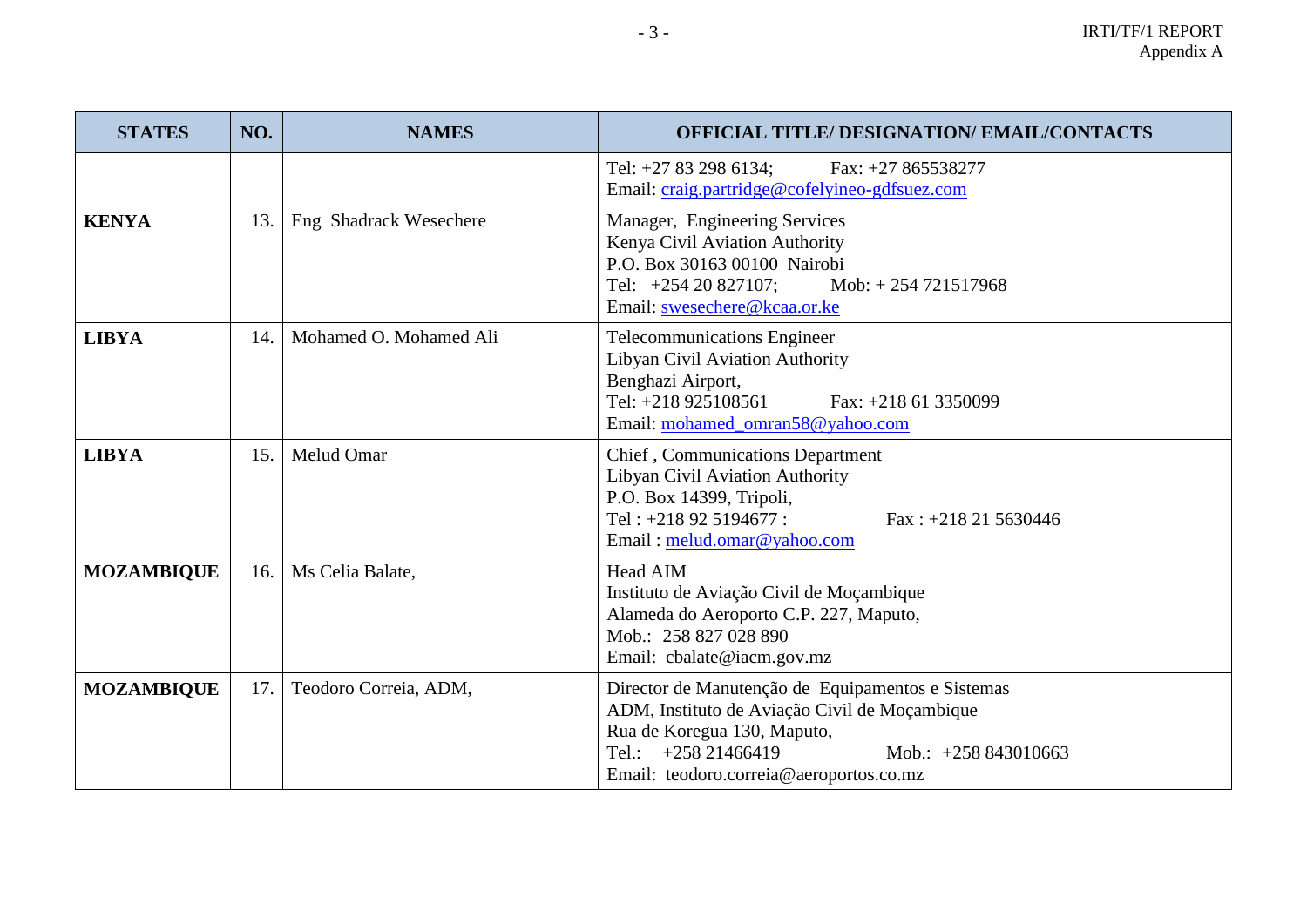| <b>STATES</b>     | NO. | <b>NAMES</b>            | <b>OFFICIAL TITLE/ DESIGNATION/ EMAIL/CONTACTS</b>                                                                                                                                                                             |
|-------------------|-----|-------------------------|--------------------------------------------------------------------------------------------------------------------------------------------------------------------------------------------------------------------------------|
| <b>MOZAMBIQUE</b> | 18. | Arlindo Soto            | Director of Air Navigation<br>Instituto de Aviação Civil de Moçambique<br>Alameda do Aeroporto C.P. 227, Maputo,<br>Tel.: +25821466032;Mob.: +258 84 7435086<br>Email: arlindosoto@gmial.com                                   |
| <b>RWANDA</b>     | 19. | <b>Emmanuel Sabiiti</b> | Head, Aeronautical Communication & Surveillance<br>Rwanda Civil Aviation Authority<br>B.P. 1122, Kigali,<br>Tel: +250 788508271<br>Fax $+250$ 582609<br>Email: esabiiti@caa.gov.rw                                             |
| <b>NIGERIA</b>    | 20. | Odiba Padejoh           | <b>Chief Air Traffic Engineer (Communication)</b><br>Nigerian Airspace Management Agency (NAMA)<br>Murtala Muhammed International Airport<br>Ikeja – Lagos,<br>Mob.: +234 803 593 8383<br>Email: odibaa08@yahoo.co.uk          |
| <b>NIGERIA</b>    | 21. | Iberi Christopher       | General Manager Surveillance<br>Nigerian Airspace Management Agency (NAMA)<br>Murtala Muhammed International Airport<br>Ikeja – Lagos,<br>Mob.: +234 806 552 7998; +234 777 90513<br>Email: chrisiberi@yahoo.com               |
| <b>NIGERIA</b>    | 22. | Sule B Nephine          | <b>Assistant Manager Communications</b><br>Nigerian Airspace Management Agency (NAMA)<br>Murtala Muhammed International Airport<br>$Ikeja-Lagos,$<br>Mob.: +234 803 538 7800; +234 802 372 7870<br>Email: babayosule@yahoo.com |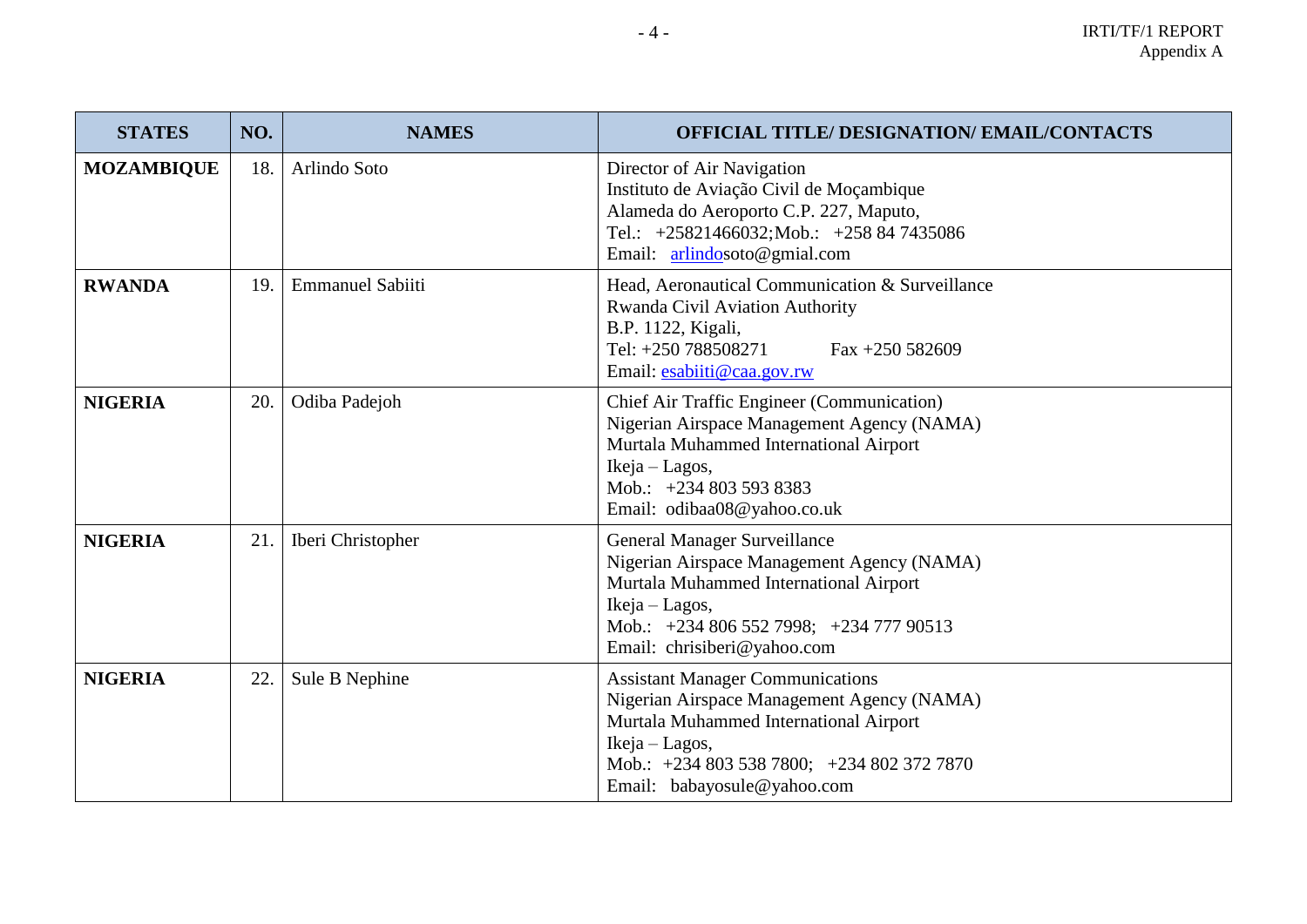| <b>STATES</b>                 | NO. | <b>NAMES</b>            | <b>OFFICIAL TITLE/ DESIGNATION/ EMAIL/CONTACTS</b>                                                                                                                                                                       |
|-------------------------------|-----|-------------------------|--------------------------------------------------------------------------------------------------------------------------------------------------------------------------------------------------------------------------|
| <b>RWANDA</b>                 | 23. | <b>Emmanuel Sabiiti</b> | <b>Head CNS</b><br>Rwanda Civil Aviation Authority<br>B.P. 1122, Kigali,<br>Tel.: $+250252583441$ ; Mob.: $+250788508271$<br>Email: esabiiti@caa.gov.rw                                                                  |
| <b>RWANDA</b>                 | 24. | James Murera            | Senior Manager<br>Rwanda Civil Aviation Authority<br>B.P. 1122, Kigali,<br>Tel: +250 788422246;<br>Fax: $+250$ 582609<br>Eamail: jmurera@caa.gov.rw                                                                      |
| <b>SEYCHELLES</b>             | 25. | <b>Evans Benstrong</b>  | <b>Aeronautical Telecoomunications Field Engineer</b><br>Seychelles Civil Aviation Authority<br>P.O. Box 181, Seychelles International airport,<br>Tel: $+2484384210$<br>Email: ebenstrong@scaa.sc                       |
| <b>SUDAN</b>                  | 26. | Mahgoub Ehab            | Head, Air Navigation Engineering Systems<br>Sudan Civil Aviation Authority, Sudan ACC<br>P.O. Box 137, Khartoum,<br>Tel: $+249$ 12 3499320<br>$Fax: +249 183783180$<br>Email: emahgoub@scaa.gov.sd; eihabcaa@yahoo.co.uk |
| <b>SOUTH</b><br><b>AFRICA</b> | 27. | Dumisani Sangweni       | <b>Executive Commercial Services (act)</b><br><b>ATNS</b><br>Private Bag X15, Kempton Park, 1620,<br>Tel.: $+27(11)6071122$ ;<br>Mob.: $+27(82)$ 5583339<br>Email: dumisanis@atns.co.za                                  |
| <b>SOUTH</b><br><b>AFRICA</b> | 28. | Joe Musandiwa           | <b>Senior Manager Business Development</b><br><b>ATNS</b><br>Private Bag X15, Kempton Park, 1620,                                                                                                                        |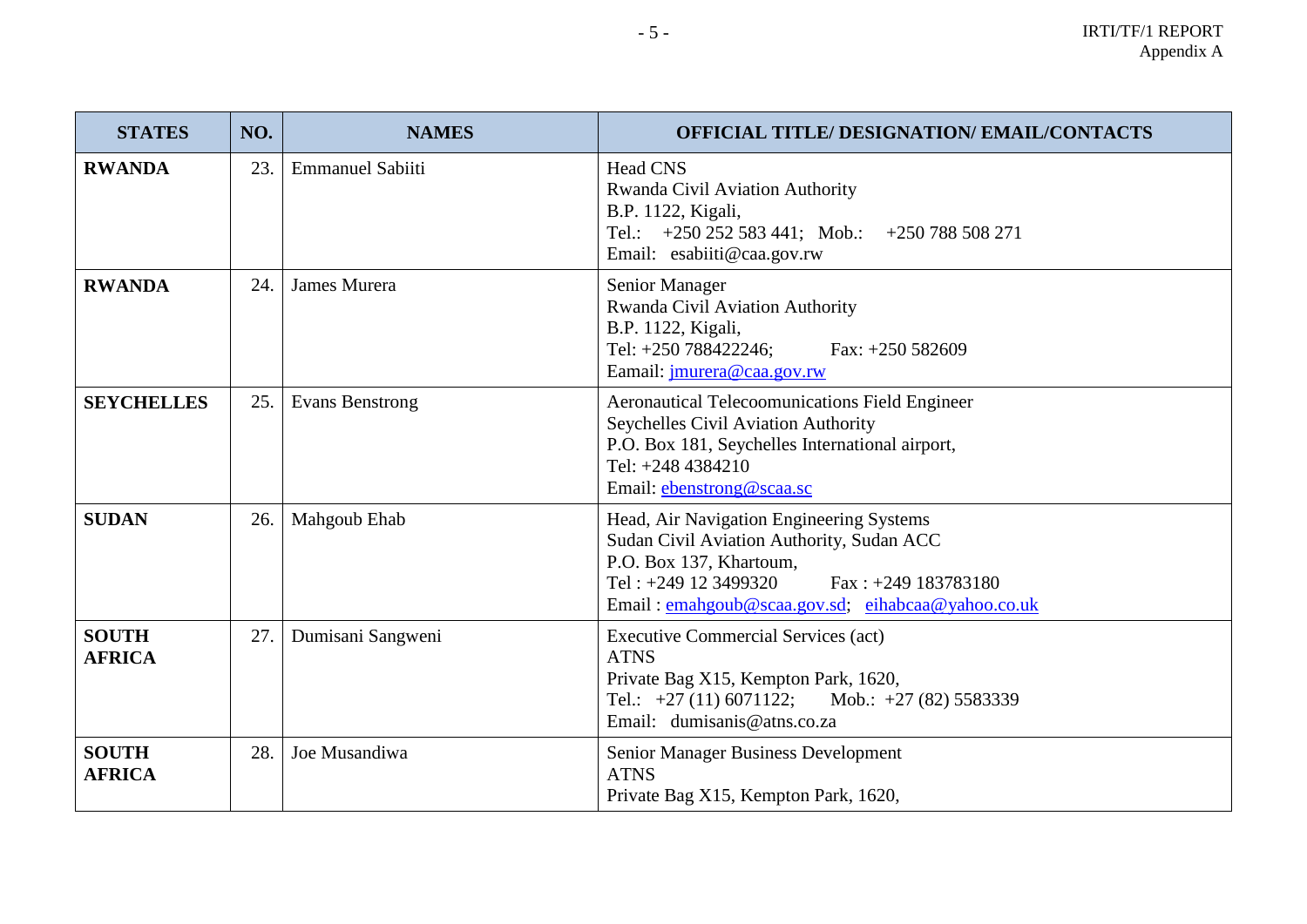| <b>STATES</b>                 | NO. | <b>NAMES</b>        | <b>OFFICIAL TITLE/ DESIGNATION/ EMAIL/CONTACTS</b>                                                                                                                                  |
|-------------------------------|-----|---------------------|-------------------------------------------------------------------------------------------------------------------------------------------------------------------------------------|
|                               |     |                     | Tel.: $+27$ (11) 6071332; Mob.: $+27$ (82) 8299776<br>Email: josephm@atns.co.za                                                                                                     |
| <b>SOUTH</b><br><b>AFRICA</b> | 29. | <b>Susann Brits</b> | <b>Manager Business Development North</b><br><b>ATNS</b><br>Private Bag X15, Kempton Park, 1620,<br>Tel.: $+2711\,607\,1163$<br>Mob. +27825699849<br>Email: susannb@atns.co.za      |
| <b>SOUTH</b><br><b>AFRICA</b> | 30. | Lwazi Janda         | <b>Manager Business Development South</b><br><b>ATNS</b><br>Private Bag X15, Kempton Park, 1620,<br>Tel.: $+2711\,607\,1154$<br>Mob: $+27(71)$ 685 5383<br>Email: lwazij@atns.co.za |
| <b>SOUTH</b><br><b>AFRICA</b> | 31. | Leon Nel            | Snr Systems Engineer<br><b>ATNS</b><br>Private Bag X15, Kempton Park, 1620,<br>Tel.: $+27(11)$ 607 1229; Mob.: $+27(82)$ 4900387<br>Email: leonn@atns.co.za                         |
| <b>SOUTH</b><br><b>AFRICA</b> | 32. | Makaya Mamogale     | <b>Systems Engineer</b><br><b>ATNS</b><br>Private Bag X15, Kempton Park, 1620,<br>Tel.: $+2711\,607\,1244$ ;<br>Mob.: $+27(82)$ 7202788;<br>Email: makayam@atns.co.za               |
| <b>SOUTH</b><br><b>AFRICA</b> | 33. | Helgard Wagener     | <b>ATNS</b><br><b>Snr Systems Engineer</b><br>Private Bag X15, Kempton Park, 1620,<br>Tel.: $+27(11)6071241$ ;<br>Mob.: $+27(82)$ 5527422<br>Email: helgardw@atns.co.za             |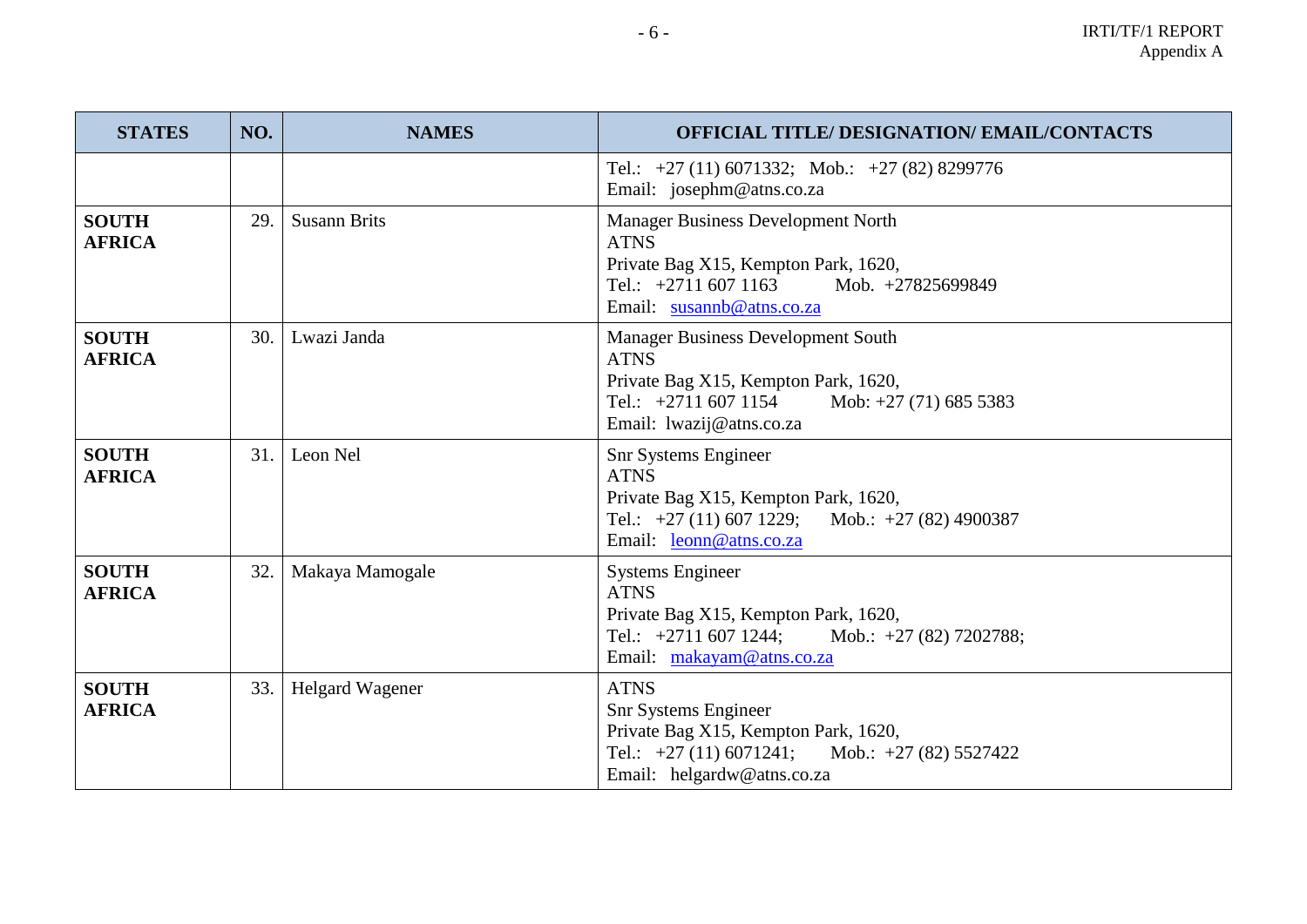| <b>STATES</b>                 | NO. | <b>NAMES</b>              | <b>OFFICIAL TITLE/ DESIGNATION/ EMAIL/CONTACTS</b>                                                                                                                                                                                                     |
|-------------------------------|-----|---------------------------|--------------------------------------------------------------------------------------------------------------------------------------------------------------------------------------------------------------------------------------------------------|
| <b>SOUTH</b><br><b>AFRICA</b> | 34. | Johan van Schalkwyk       | <b>Snr Systems Engineer</b><br><b>ATNS</b><br>Private Bag X15, Kempton Park, 1620,<br>Mob.: +27 825699813; Tel.: +2711 6071237<br>Email: johanvs@atns.co.za                                                                                            |
| <b>SOUTH</b><br><b>AFRICA</b> | 35. | Lisa Tele                 | <b>Systems Engineer</b><br><b>ATNS</b><br>Private Bag X15, Kempton Park, 1620,<br>Tel.: $+2711$ 607 1134;<br>Mob.: $+27$ 72 456 0809<br>Email: lisat@atns.co.za                                                                                        |
| <b>SOUTH</b><br><b>AFRICA</b> | 36. | Lindi-Lee Kirkman         | Pool Manager: AIM<br><b>ATNS</b><br>Private Bag X1, Bonaero Park, Gauteng, 1622,<br>Tel.: $+27$ (11) 928 6523; Mob.: $+27$ (82) 5699852<br>Email: LindiK@atns.co.za                                                                                    |
| <b>SOUTH</b><br><b>AFRICA</b> | 37. | Boy Sindana               | <b>Inspector CNS</b><br>16 Treur Lose, Waterfall Park, Midrand,<br>Mob.:<br>Tel.: $+27$ 11 545 1546;<br>$+27834616546$<br>Email: sindaneb@caa.co.za                                                                                                    |
| <b>SUDAN</b>                  | 38. | Eltahir A. Hassan Mohamed | <b>ATM System Administration</b><br>Sudan Civil Aviation Authority, Sudan Khartoum Airport<br>Aubaid Khatim Street ANC, Equipment Room ATM-Section<br>Tel.: +249 177 0001/183 0001Tel: +249 12 3499352, Fax: +249 8377001<br>Email: eltahir5@yahoo.com |
| <b>SUDAN</b>                  | 39. | Mahgoub Ehab              | Head, Air Navigation Engineering Systems<br>Sudan Civil Aviation Authority, Sudan ACC, P.O. Box 137, Khartoum<br>Mob.: $+249912277577$ ;<br>Tel.: $+249$ 12 3499320<br>Email: emahgoub@scaa.gov.sd; eihabcaa@yahoo.co.uk                               |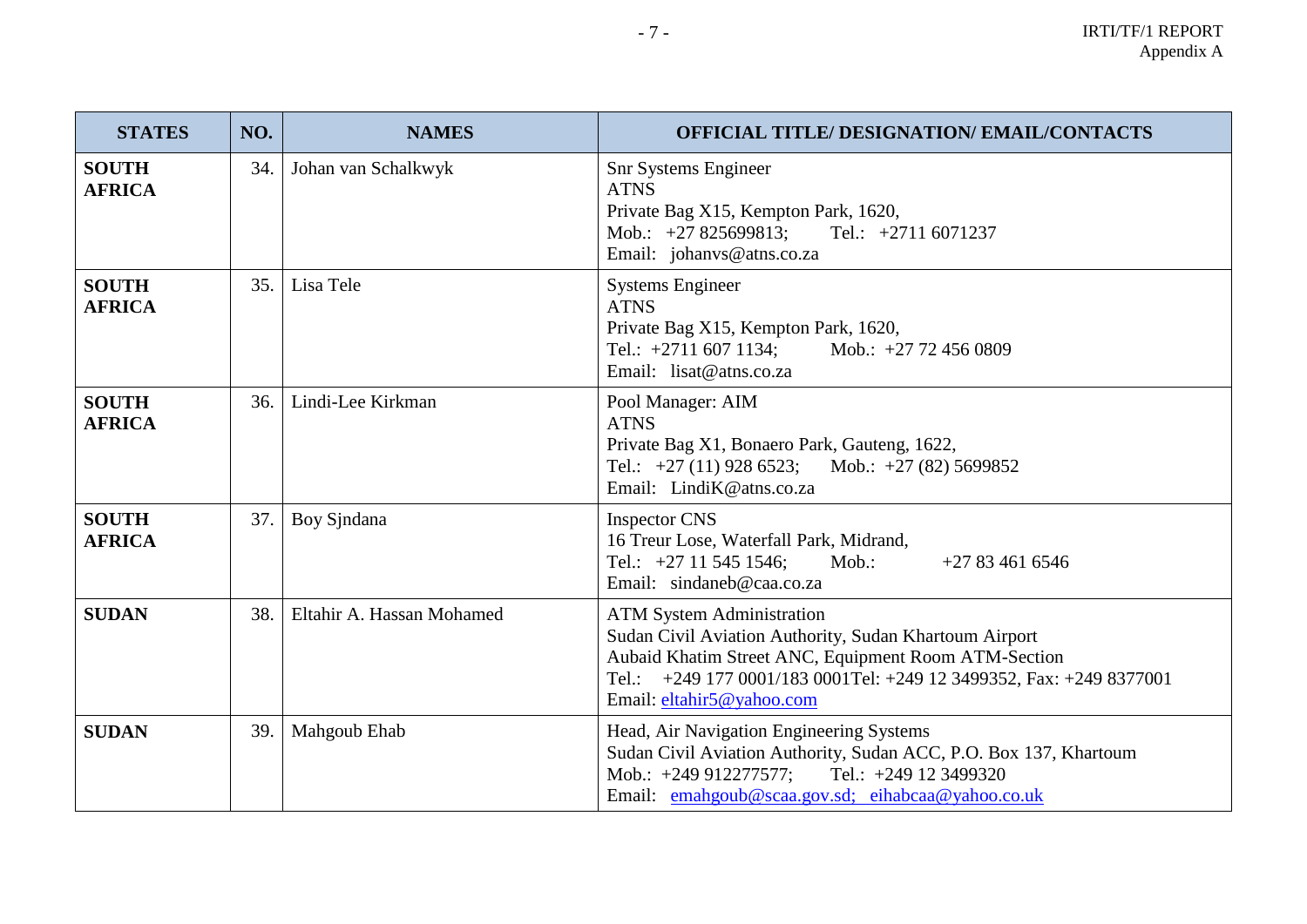| <b>STATES</b>   | NO. | <b>NAMES</b>              | <b>OFFICIAL TITLE/ DESIGNATION/ EMAIL/CONTACTS</b>                                                                                                                                                                              |
|-----------------|-----|---------------------------|---------------------------------------------------------------------------------------------------------------------------------------------------------------------------------------------------------------------------------|
| <b>UGANDA</b>   | 40. | Ronny Barongo             | Manager<br>Safety Management Systems/Quality Assurance<br><b>Uganda Civil Aviation Authority</b><br>P.O. Box 5536, Kampala, Uganda<br>Tel: +256 777 924408/256 757 977352;<br>Fax: +256 414 320964<br>Email: rbarongo@caa.co.ug |
| <b>UGANDA</b>   | 41. | Moses Thokeronga          | Principal Technical Officer-Maintenance<br>Civil Aviation Authority Uganda<br>P.O. Box 5536, Kampala<br>Mob.: $+256782594304$ ; $\therefore$ $+256414320905$ ;<br>Fax: $+256414430964$<br>Email: mthokeronga@caa.co.ug          |
| <b>UGANDA</b>   | 42. | Gerald Agaba              | Senior CNS Inspector<br>Civil Aviation Authority Uganda<br>P.O. Box 5536, Kampala<br>Tel.: $+256414352000$ ;<br>Mob.: +256 714 242 933; Fax:+256 414321401<br>Email: gagaba@caa.co.ug                                           |
| <b>TANZANIA</b> | 43. | Valentina Norbert Kayombo | <b>Civil Aviation Authority</b><br><b>Chief Air Navigation Engineer</b><br>P.O. Box 2819, Dar es Salaam<br>Tel.: $+255\,222\,863\,814$ ;<br>Mob.: $+25583071386$ ;<br>Fax: $+255$ 22 284<br>4300<br>Email: vkayombo@tcaa.go.tz  |
| <b>YEMEN</b>    | 44. | Waled Al-qumaim           | Head of Recording System Section<br>Yemen Civil Aviation and Meteorology Authority (CAMA)<br>Mob.: $+967 733110037$ ;<br>Tel.: $+967$ 134 5510;<br>Fax: $+967$ 1 344047<br>Email: wkumaim@mtn.com.ye                            |
| <b>ZAMBIA</b>   | 45. | Ariel Phiri               | <b>Systems Development Engineer</b><br><b>National Airports Company Limited</b>                                                                                                                                                 |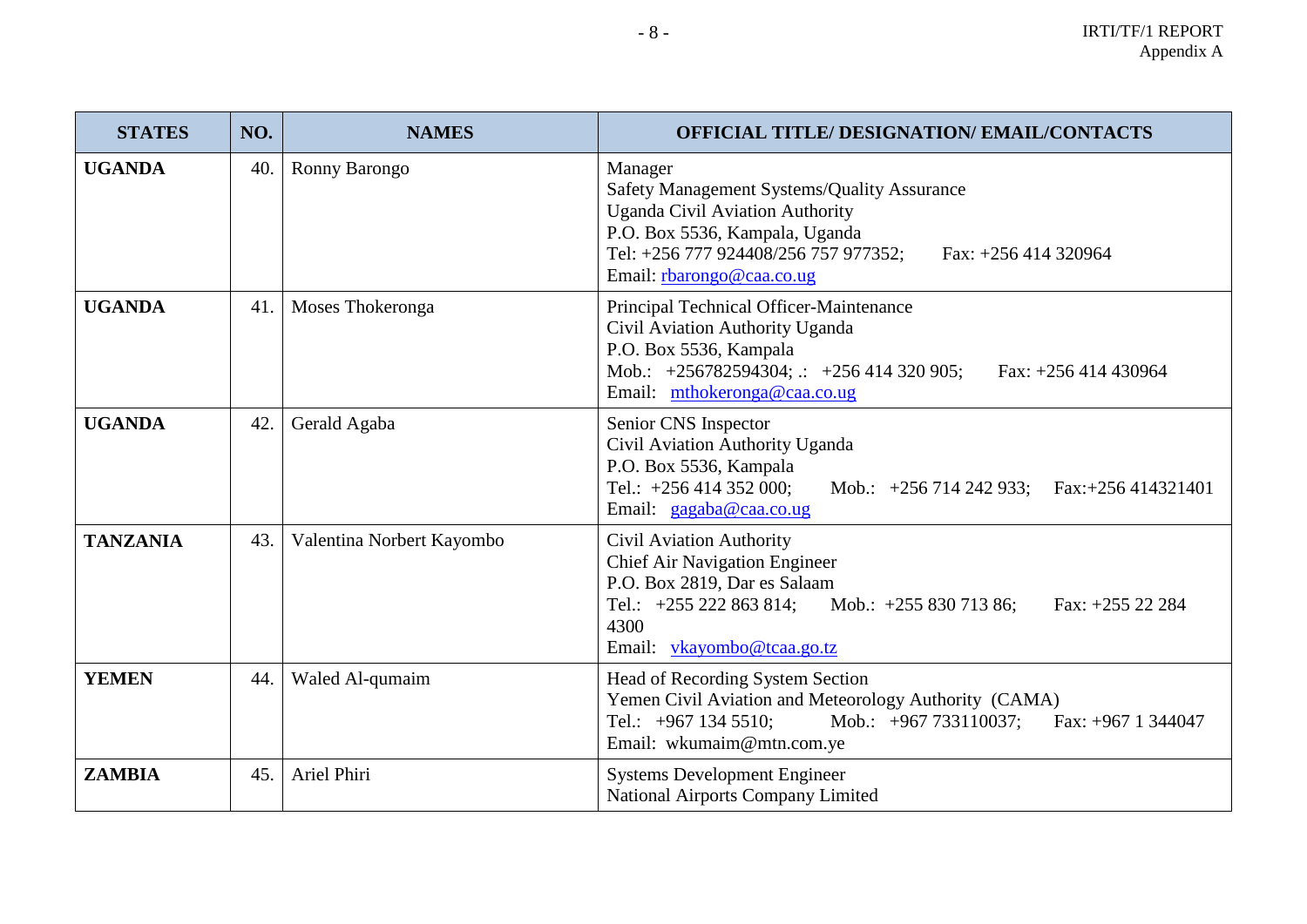| <b>STATES</b>   | NO. | <b>NAMES</b>            | <b>OFFICIAL TITLE/ DESIGNATION/ EMAIL/CONTACTS</b>                                                                                                                                                                  |
|-----------------|-----|-------------------------|---------------------------------------------------------------------------------------------------------------------------------------------------------------------------------------------------------------------|
|                 |     |                         | PO Box 30174, Lusaka<br>Mob.: $+260922848418$<br>Email: ariel.phiri@lun.aero                                                                                                                                        |
| <b>ZAMBIA</b>   | 46. | Harrison J Banda        | <b>Chief Telecommunications Officer</b><br>Department of Civil Aviation<br>PO Box 50137, Lusaka<br>Mob.: $+260966880699$<br>Fax: +260 211251841<br>Email: Harryban16@hotmail.com                                    |
| <b>ZAMBIA</b>   | 47. | Samson Kabaso           | <b>Chief Telecommunications Officer</b><br>Department of Civil Aviation<br>Lusaka<br>Tel: +260 977280644;<br>Fax: $+260\,211251841$<br>Email: kabasom@gmail.com                                                     |
| <b>ZIMBABWE</b> | 48. | <b>Blessing Ngwarai</b> | <b>Technical Services Manager</b><br>Zimbabwe Civil Aviation Authority<br>P. Bag 7716, Causeway, Harare, Zimbabwe<br>Tel: +263 4 585104; Mob: +263 712 213671<br>Fax: $+263$ 4 585100<br>Email: bngwarai@caaz.co.zw |
| <b>ASECNA</b>   | 49. | Armand Eric Damiba      | Charge Activites Systemes de Communication<br><b>ASECNA Head Quarters, Dakar, Senegal</b><br>Mob.: $+221338208169$<br>Email: damibaeri@asecna.org                                                                   |
| <b>ASECNA</b>   | 50. | Sougue Bissa            | Responsable Exploitation des Télécommunications<br>Direction de l'Exploitation Technique<br>BP 3144, Dakar, Senegal<br>Tel.: +221 338695749<br>Mob.: +221 776542355<br>Email: souguebis@asecna.org                  |